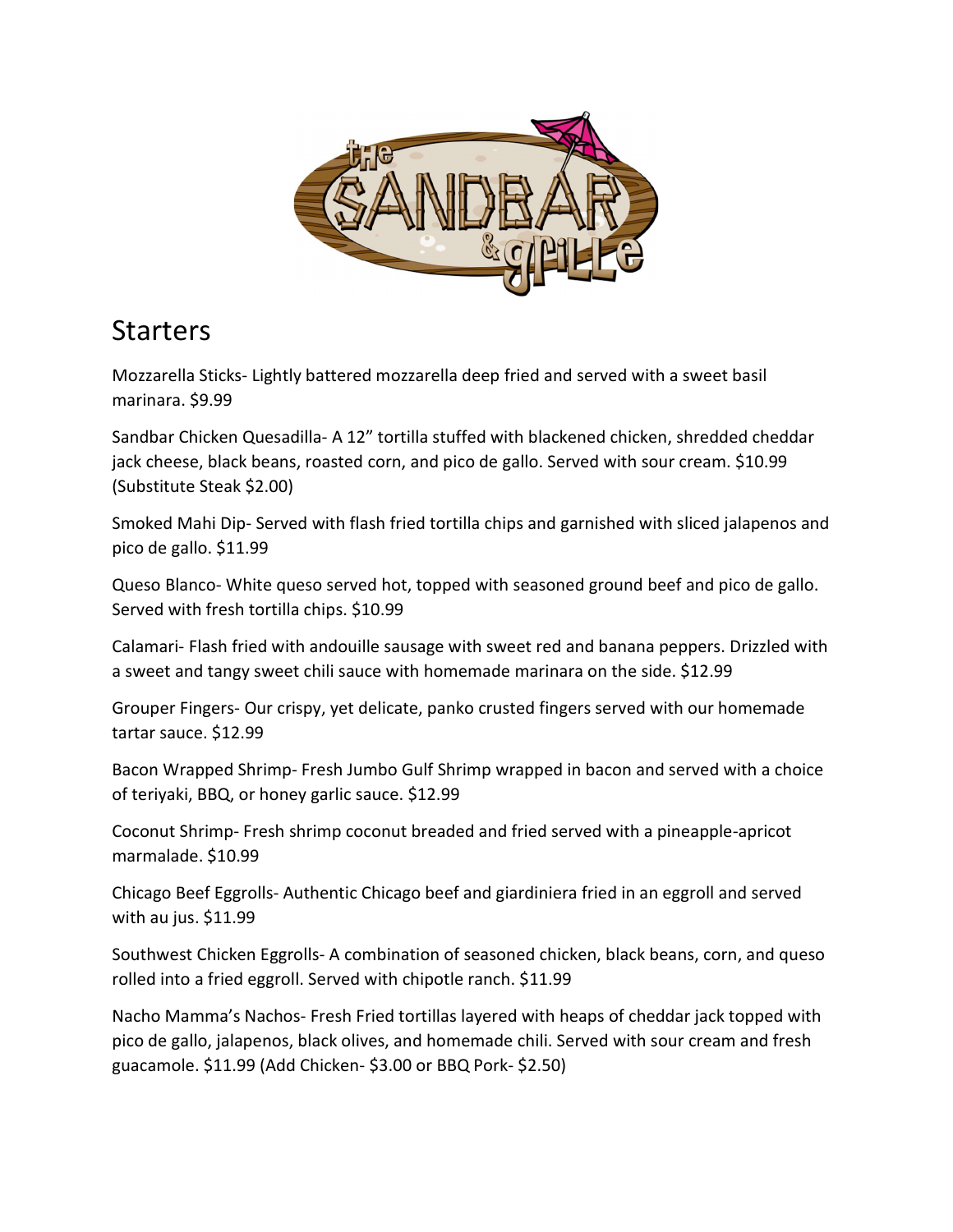Sandbar Beach Bread- Toasted french bread topped with blue cheese, mozzarella, parmesean, and diced tomatoes. Served with our signature marinara. \$9.99

Jumbo German Pretzel- An oversized Bavarian pretzel salted to perfection. Served with a spicy mustard and beer cheese. \$12.99

Jalapeno Poppers- Fried cream cheese stuffed poppers served with homemade chipotle ranch. \$9.99

Fried Pickles- Crunchy pickle chips flash fried to perfection. Served with chipotle ranch. \$9.99

Pulled Pork Mac & Cheese- Fresh BBQ pork heaped over our cheesy mac. \$9.99

# The Field

Add-Ons Chicken \$5.99 / Shrimp \$6.99 / Mahi-Mahi or Salmon \$8.99

Caribbean Mahi-Mahi- A bed of mixed greens mixed with mandarin oranges, strawberries, and cucumbers topped with Mahi-Mahi. Served with a mango poppyseed vinaigrette. \$16.99

Black N' Blue- A generous portion of mixed greens tossed with diced avocado, red onions, and blue cheese crumbles topped with sliced N.Y. Strip. Served with balsamic vinaigrette. \$14.99

T.Y. Cobb Salad- A true classic! A bed of mixed greens with cherry tomatoes, crispy bacon, avocado, red onion, a hard-boiled egg, and blue cheese crumbles. \$14.99 Substitute Shrimp \$16.99

The Greek- Romaine lettuce tossed with cherry tomatoes, red onions, kalamata olives, pepperoncini peppers, feta cheese, and homemade Greek dressing. \$11.99

Caesar- Hearts of romaine tossed with a classic Caesar dressing, croutons, and parmesan cheese. \$9.99

House- Fresh mixed greens, tomatoes, cucumbers, and red onions. Served with your choice of dressing. \$5.99

# Buffaloed

Jumbo Chicken Wings- Our jumbo wings tossed in your choice of sauce or rub. (Mild, Medium, Hot, Atomic, Inferno, Teriyaki, Roasted Garlic, BBQ, Mesquite or Cajun dry rub. Served with ranch or blue cheese. \$13.99

Boneless Wings- 10 breaded boneless wings tossed in your favorite sauce. (Mild, Medium, Hot, Atomic, Inferno, Teriyaki, Roasted Garlic, and BBQ) Served with ranch or blue cheese. \$10.99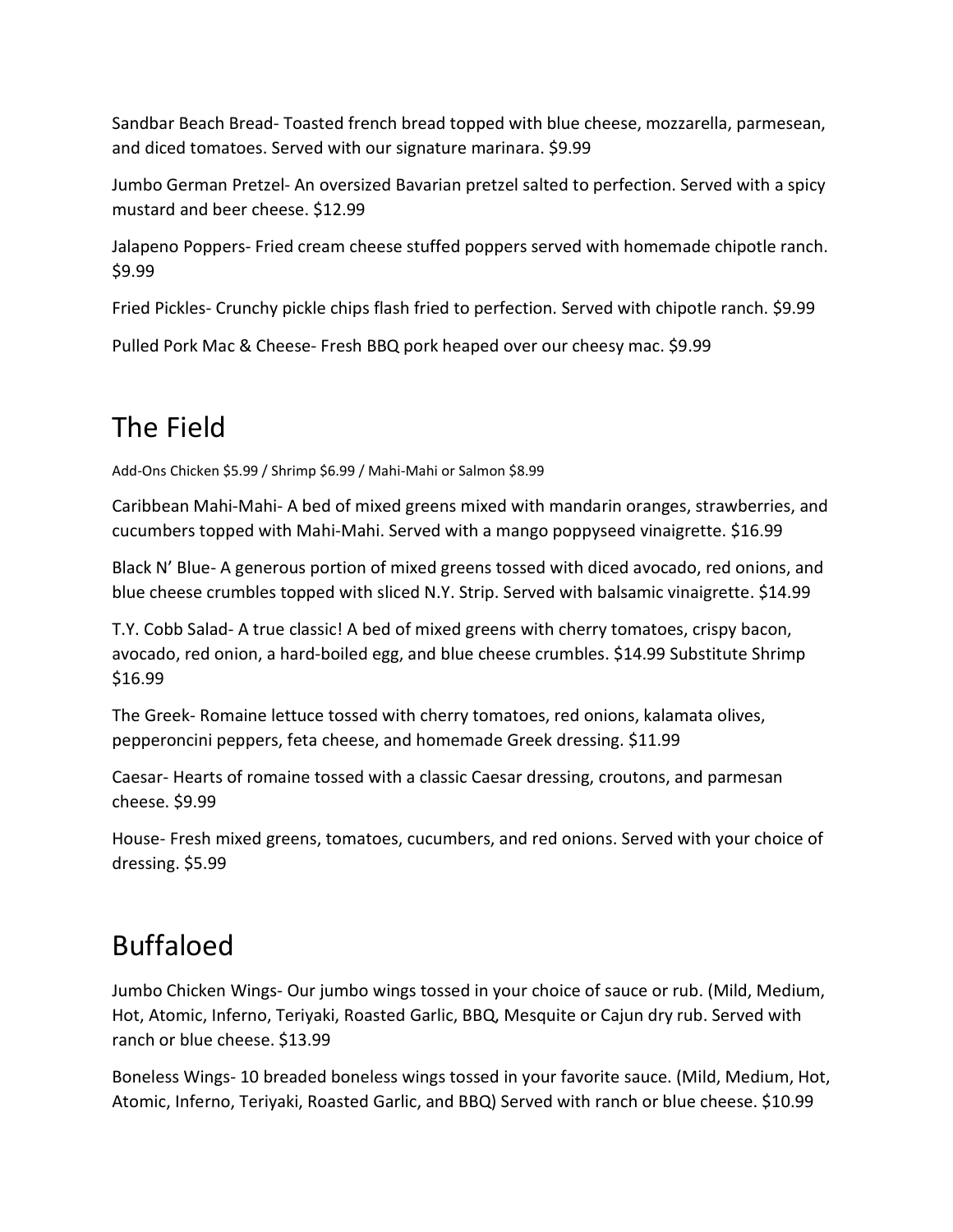Buffalo Chicken Dip- Freshly shredded chicken mixed with ranch and medium sauce. Served with tortilla chips. \$10.99

Buffalo Shrimp- Lightly battered shrimp tossed in your favorite sauce. (Mild, Medium, Hot, Atomic, Inferno, Teriyaki, Roasted Garlic, and BBQ) Served with ranch or blue cheese. \$12.99

#### Soups

New England Clam Chowder- Served with oyster crackers. Cup \$4.99 Bowl \$5.99

Chili- Our homemade chili topped with shredded cheese and diced onions. Cup \$4.99 Bowl \$5.99

Loaded Baked Potato- Creamy cheesy and delicious! Chunks of potato, bacon, and chives topped with shredded cheese. Served with oyster crackers. Cup \$4.99 Bowl \$5.99

Broccoli Cheddar- Fresh steamed broccoli mixed with cheddar cheese. Served with oyster crackers. Cup \$4.99 Bowl \$5.99

# Handhelds

All handhelds are served with your choice of homemade potato chips, potato salad, or coleslaw. Substitute handcut fries, waffle fries, sweet potato fries, tater tots, or onion rings for \$1.50

Crunchy Grouper Sandwich- A fresh grouper fillet breaded with panko breadcrumbs and cornflakes that's fried until golden brown. Served on a brioche roll with lettuce, tomato, and onion. \$14.99

Blackened Mahi Sandwich- A fillet of Mahi-Mahi that's blackened and put on a fresh brioche bun with lettuce, tomato, and onion. \$12.99

Club Sandwich- Turkey, ham, bacon, lettuce, and tomato with a hint of mayo. Piled high and served on toasted wheat bread. \$12.99

Chicago Beef Sandwich- An authentic Chicago beef sandwich served with sweet or hot giardiniera and au jus. \$12.99 Add Mozzarella \$1.25

Steak Philly Sub- Thinly sliced steak sauteed with peppers, onions, and provolone cheese. Served on a fresh hoagie roll. \$11.99 Add Mushrooms \$1.25

Cuban Sandwich- Slow cooked pork and ham with swiss cheese, diced dill pickles, and mustard pressed in a seasoned Cuban roll. \$11.99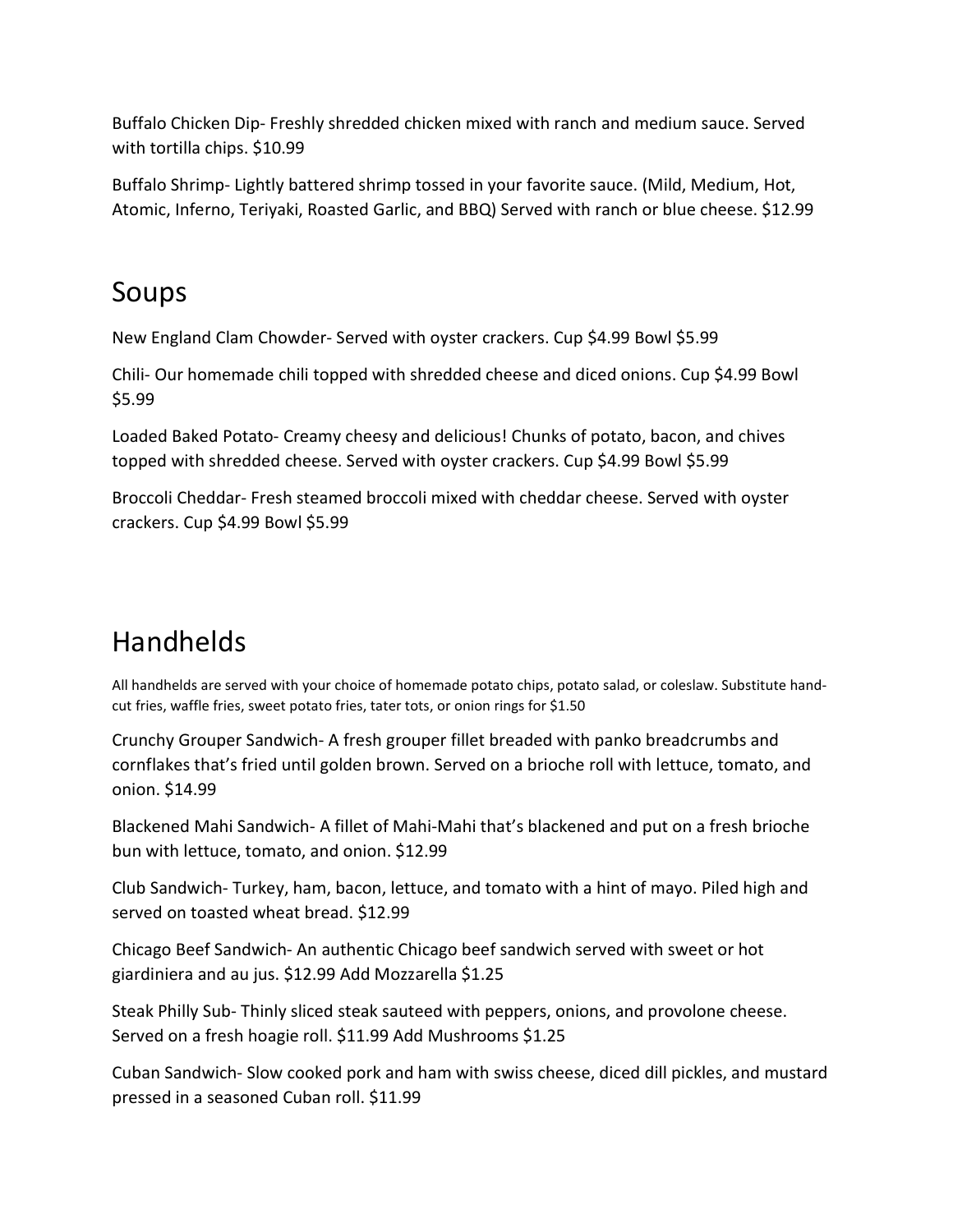Gyro- Marinated lamb mixed with herbs and spices. Served in a hot pita with lettuce, tomato, onion, and tzatziki sauce. \$11.99

Mahi Rueben- A grilled Mahi-Mahi fillet with swiss cheese, coleslaw, and thousand island dressing served on a warm marble rye. \$13.99

Chicken Melt- A grilled chicken breast with melted swiss cheese and our signature sauce served on sourdough bread. \$12.99

Chicken Classic- Your choice of a grilled or blackened chicken breast served with lettuce, tomato, and onion. \$11.99

Nashville Hot Chicken Sandwich- A fried chicken breast coated in our signature hot sauce topped with diced pickles and coleslaw. \$12.99

### Entrees

Lobster Ravioli- An all-time Sandbar & Grille favorite! These raviolis are stuffed with chunks of Maine lobster and sauteed with a creamy sherry sauce and topped with freshly diced shrimp. \$18.99

Angel Hair & Meatballs- A classic made with our homemade meatballs served with parmesan cheese and our sweet basil marinara. \$13.99

Homemade Lasagna- A towering Sandbar original with sweet sausage, ricotta and mozzarella cheese, and a basil marinara. \$14.99

Blackened Chicken or Shrimp Alfredo- Served with a rich creamy homemade alfredo sauce over linguini. Chicken \$14.99 Shrimp \$15.99

Chicken Sunrise- Two grilled chicken breasts topped with basil, sundried tomatoes, and goat cheese drizzled with a homemade lemon butter sauce served with garlic mashed potatoes. \$16.99

Chicken Marsala- Two perfectly grilled chicken breast topped with our signature mushroom demi. Served with garlic mashed potatoes. \$16.99

Fish-N-Chips- An English Pub classic of beer battered Cod with hand-cut fries and coleslaw. Served with tartar sauce. \$14.99

Sandbar BBQ Ribs- St. Louis Style ribs slow cooked until almost falling off the bone, smothered in BBQ sauce. Served with hand-cut fries and coleslaw. \$16.99

10 Ounce New York Strip- Lightly seasoned and char-grilled to order. Served with garlic mashed potatoes and vegetables. \$15.99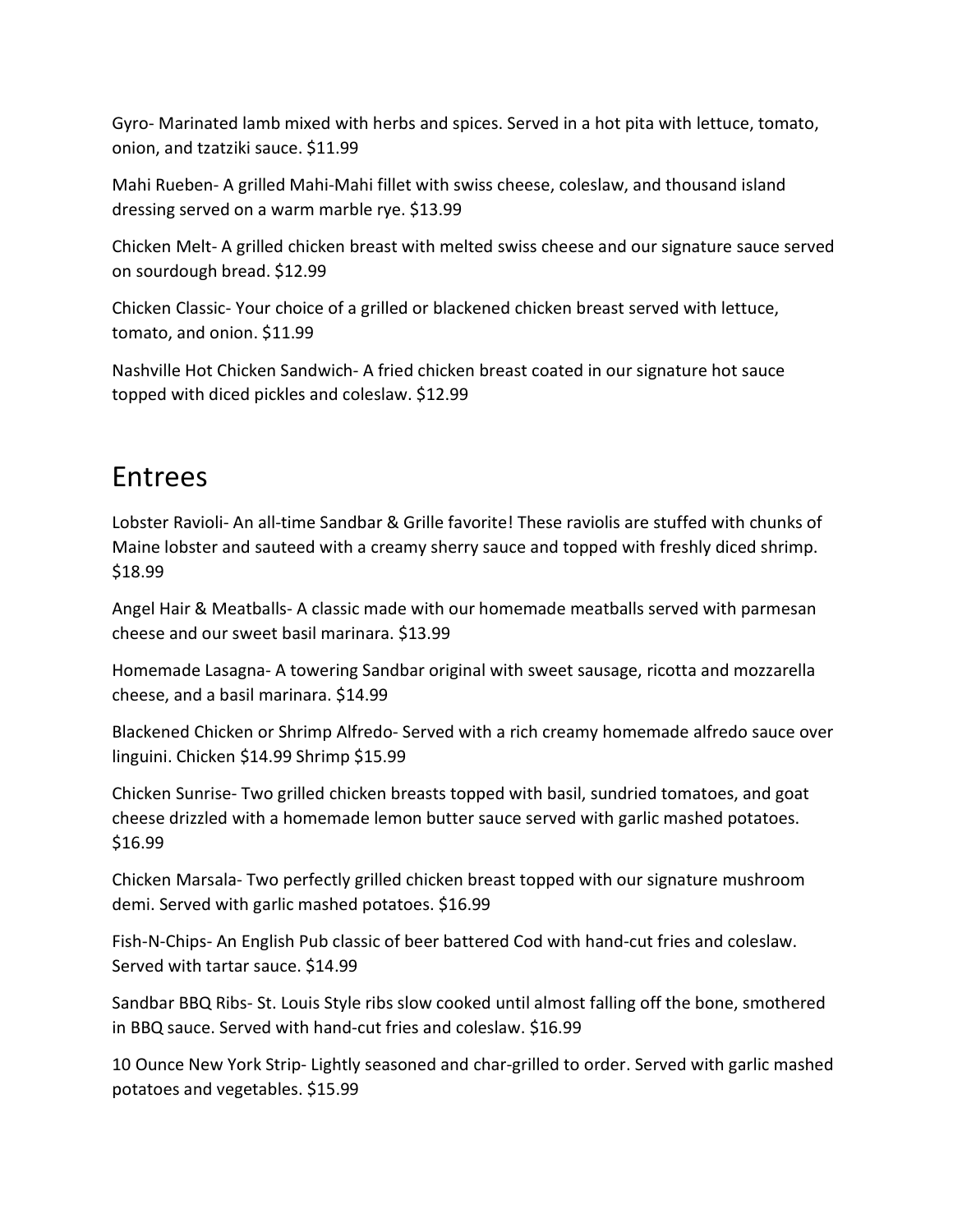Steak Gorgonzola- Sliced New York Strip served on a creamy alfredo pasta mixed with spinach, sundried tomatoes, gorgonzola cheese, and a teriyaki drizzle. \$17.99

Sandbar Grilled Meatloaf- Our famous meatloaf is piled high on roasted garlic mashed potatoes, topped with our mushroom demi sauce and onion rings. \$13.99

### Burgers

The Original- Everyone loves a classic! A half pound ground sirloin burger served with lettuce, tomato, and onion. \$10.99 Add your choice of cheese for \$1.25

The Steakhouse- Topped with melted cheddar cheese, grilled onions, and 2 homemade onion rings served with A1 steak sauce. \$12.99

The California- Topped with swiss cheese, bacon, fresh guacamole, and chipotle ranch. \$13.99

The Morning After- Piled high with American cheese, bacon, red onion, and a fried egg served with mayo. \$13.99

Frisco Melt- This original is served with melted swiss cheese and our signature sauce on sourdough bread. \$12.99

#### Tacos

3 Flour Tortillas stuffed with your choice of protein. Served with flash fried tortilla chips, guacamole, and pico de gallo.

Shrimp Tacos- Fresh seared gulf shrimp with a fresh cilantro lime coleslaw and pineapple salsa. \$14.99

BBQ Pork Taco- Slow cooked BBQ pork topped with fresh coleslaw. \$11.99

Beef Tacos- Seasoned ground beef topped with shredded cheddar jack cheese and pico de gallo. \$12.99

## **Wraps**

All wraps are served with your choice of homemade potato chips, potato salad, or coleslaw. Substitute hand-cut fries, waffle fries, sweet potato fries, tater tots, or onion rings for \$1.50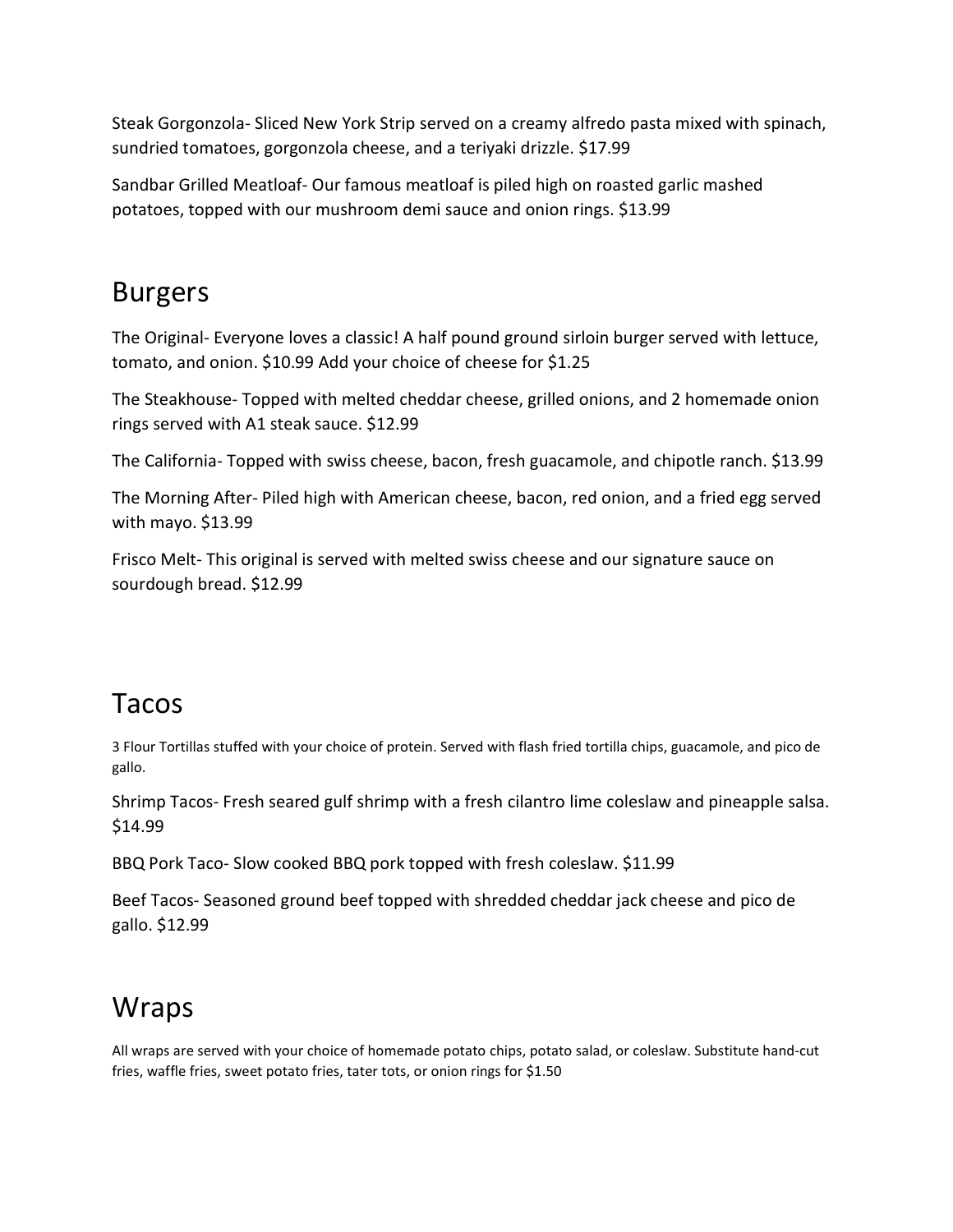Buffalo Chicken Wrap- Crunchy fried chicken tossed in buffalo sauce and wrapped with cheddar cheese, lettuce, and tomato. Served with ranch or blue cheese. \$10.99

Chicken Caesar Wrap- Grilled chicken breast with crisp romaine lettuce, parmesan cheese, and our homemade caesar dressing. \$10.99

Philly Cheese- Thinly sliced steak sauteed with peppers, onions, and provolone cheese. \$11.99 Add mushrooms for \$1.25

BLT- The classic! Bacon, lettuce, and tomato with mayo. \$10.99

## Fajitas

Grilled peppers and onions with fajita seasonings sizzling on a cast iron skillet served with sour cream, pico de gallo, and shredded cheddar jack cheese.

Chicken- \$14.25

Beef- \$15.25

Shrimp-\$16.25

Turn Two- \$17.25

Triple Play- \$22.25

## Closers

Chocolate Cake- \$5.99 Pina Colada Cheesecake- \$5.99 Key Lime Pie- \$5.99

#### Kid's Corner

All items- \$6.99 Cheeseburger & Fries Grilled Cheese & Fries Chicken Fingers & Fries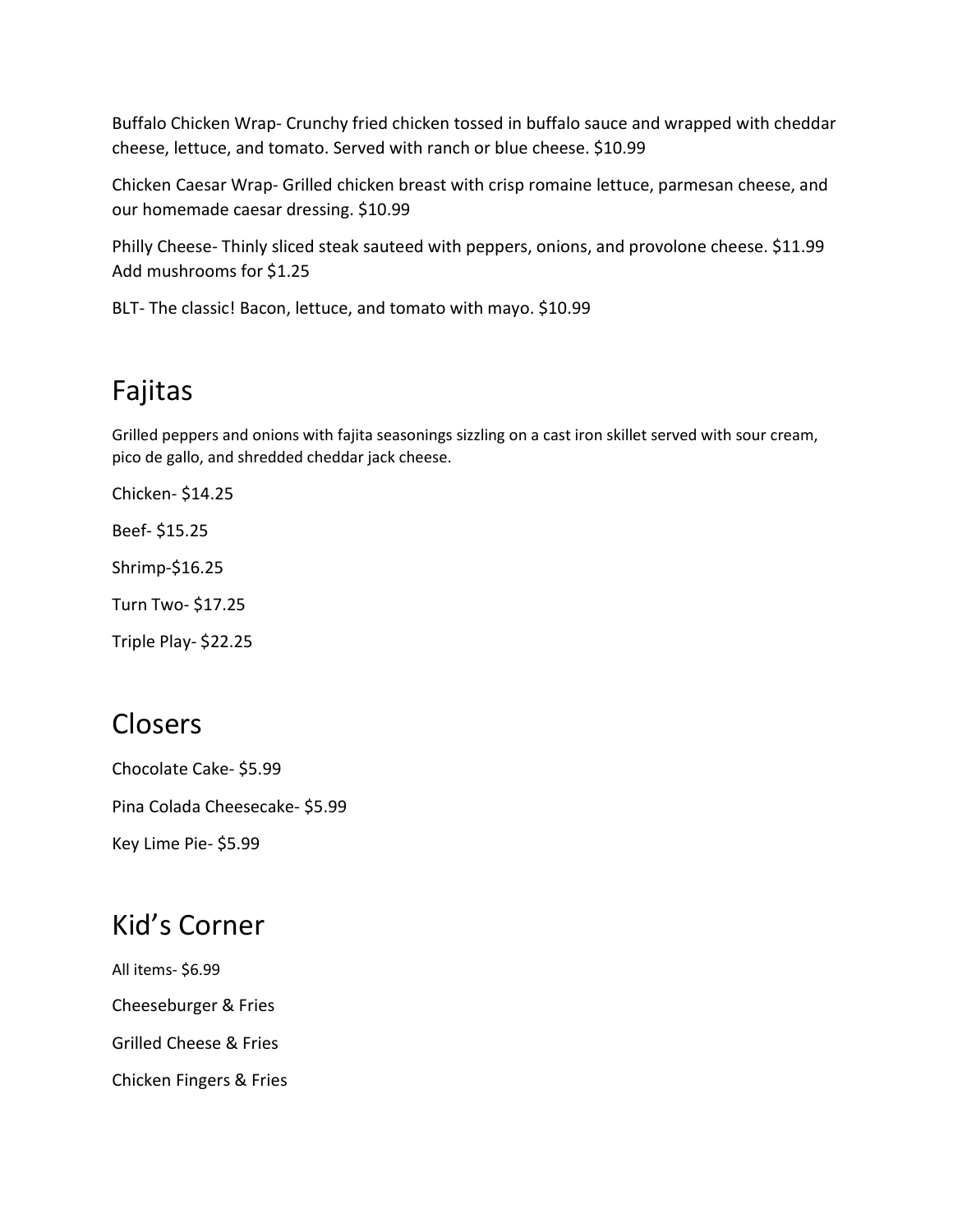Mac & Cheese

Spaghetti and Meatballs

#### Specialty Pizzas

Sandbar Supreme- Pepperoni, sausage, mushrooms, onions, black olives, and green peppers.

10" \$14.99 14" \$20.49 16" \$22.49

Buffalo Chicken- Chopped and grilled chicken breast tossed in buffalo sauce, topped with mozzarella cheese and a ranch drizzle.

10" \$13.49 14" \$17.49 16" 19.49

Margherita- Freshly sliced tomatoes, garlic, and fresh basil over mozzarella cheese.

10" \$13.49 14" \$17.49 16" 19.49

The Speakeasy- An unspoken delicacy. Blackened shrimp and alfredo sauce topped with mozzarella cheese and mushrooms.

10" \$15.49 14" \$21.49 16" 24.49

BBQ Chicken- Chopped and grilled chicken breast tossed in BBQ sauce and topped with mozzarella cheese.

10" \$13.49 14" \$17.49 16" 19.49

### Build Your Own

|                    | 10''    | 14''    | 16''    |
|--------------------|---------|---------|---------|
| Plain              | \$10.49 | \$15.49 | \$17.49 |
| 1 Topping          | \$11.49 | \$16.49 | \$18.49 |
| 2 Toppings \$12.49 |         | \$17.49 | \$19.49 |
| 3 Toppings \$13.49 |         | \$18.49 | \$20.49 |
| 4 Toppings \$14.49 |         | \$19.49 | \$21.49 |
| 5 Toppings \$15.49 |         | \$20.49 | \$22.49 |